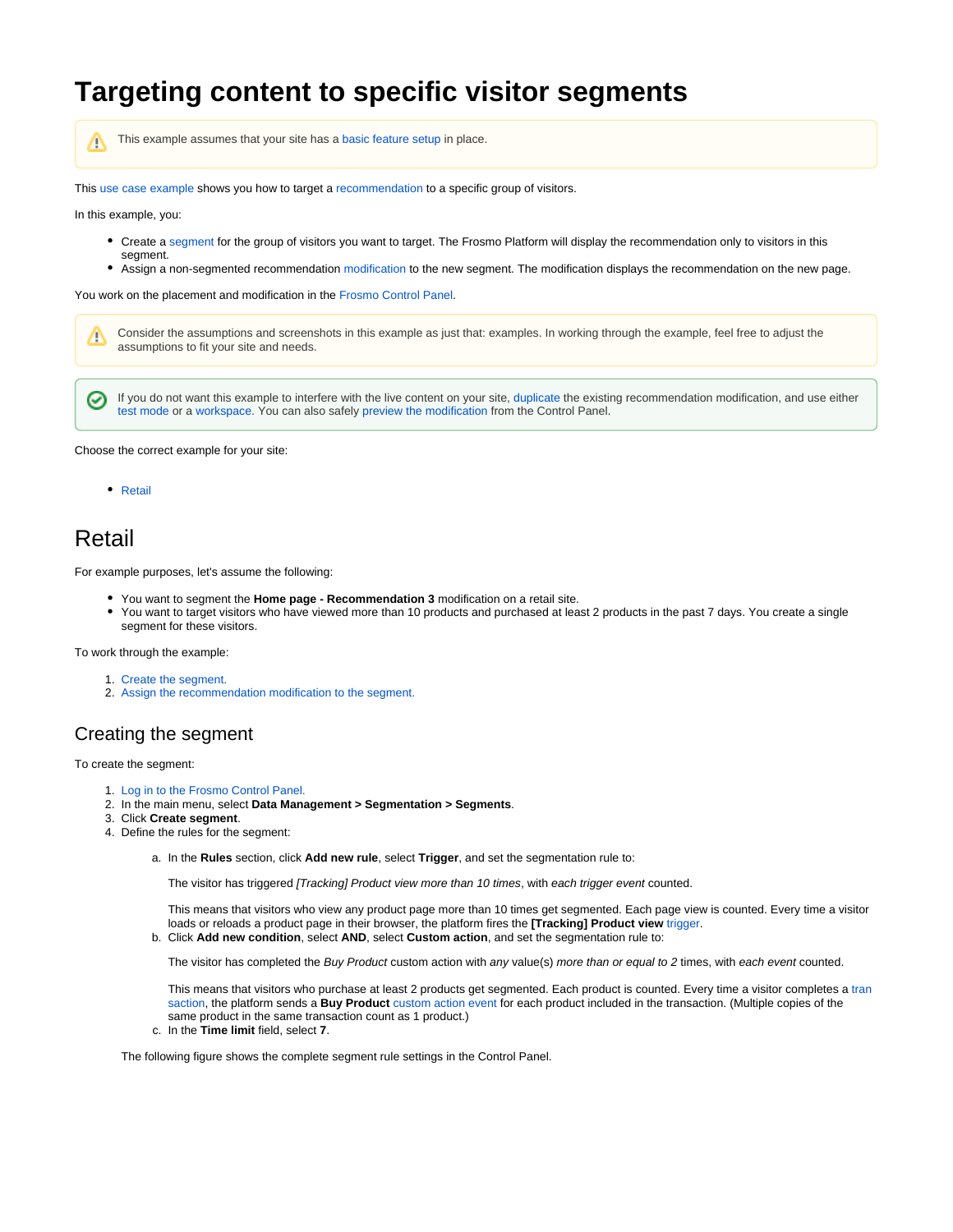| <b>Rules</b><br>Define the rules for segmenting a visitor. Learn more                                                                                                                                    |          |
|----------------------------------------------------------------------------------------------------------------------------------------------------------------------------------------------------------|----------|
| The visitor has triggered [Tracking] Product view $\vee$   more than<br>10<br>times, with each trigger event<br>counted.<br>$\check{ }$                                                                  | $\times$ |
| AND OR                                                                                                                                                                                                   |          |
| The visitor has completed the   Buy Product $\vee$ custom action with   any $\vee$<br>value(s)<br>more than or equal to $\smile$<br>$\overline{2}$<br>times, with each event<br>counted.<br>$\checkmark$ | ×        |
| Add new condition                                                                                                                                                                                        |          |
| Add new rule<br><b>Time limit</b>                                                                                                                                                                        |          |
| Select the time period within which the visitor's actions must fulfill the rules. Learn more                                                                                                             |          |
| 7<br>days                                                                                                                                                                                                |          |

For more information about the rules, see the [segmentation user guide](https://docs.frosmo.com/display/ui/Creating+and+editing+a+segment#Creatingandeditingasegment-Segmentationsettings).

5. Define a name for the segment:

### a. Select **Description**.

b. In the **Name** field, enter "Viewed more than 10 products and bought at least 2 products in the past 7 days".

| Name*                                                                          |  |
|--------------------------------------------------------------------------------|--|
| Viewed more than 10 products and bought at least 2 products in the past 7 days |  |
| <b>Description</b>                                                             |  |

#### 6. Click **Save**.

- 7. Optionally, move the segment to an existing segment group:
	- a. In the segments list, find the segment, click the quick menu button for the segment, and select **Move to**.

| Viewed more than 10 products and bought at least 2 products in the past 7 days<br>sgmt 22290 | No data<br>699   |
|----------------------------------------------------------------------------------------------|------------------|
|                                                                                              | Edit             |
|                                                                                              | <b>Duplicate</b> |
|                                                                                              | Remove           |
|                                                                                              | Move to          |
|                                                                                              |                  |

b. Select **To existing group**, and select **Site activity** as the existing group.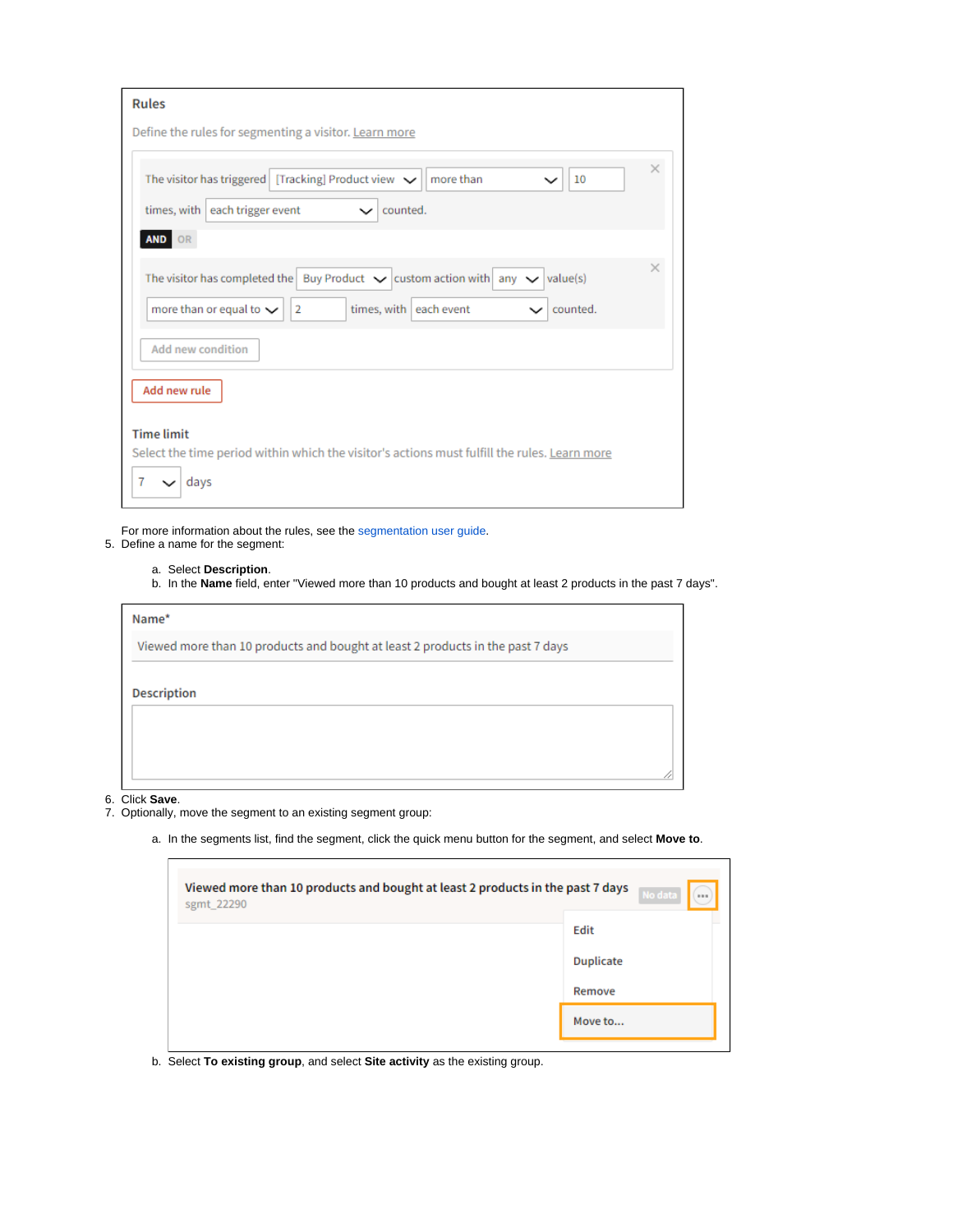| Combine segments into segment groups to manage them more easily and to further refine your<br>target audience. Learn more |
|---------------------------------------------------------------------------------------------------------------------------|
| Where do you want to move the following segment?                                                                          |
| Viewed more than 10 products and bought at least<br>2 products in the past 7 days                                         |
| To existing group<br>To new group                                                                                         |
| Select existing group                                                                                                     |
| Site activity<br>$\check{ }$                                                                                              |

c. Click **Move**.

For more information about segment groups, see the [segmentation user guide](https://docs.frosmo.com/display/ui/Working+with+segment+groups).

You have created the segment. The platform now automatically places applicable visitors in the segment, and you can now assign modifications to the segment.

## <span id="page-2-0"></span>Assigning the recommendation modification to the segment

To assign the recommendation modification to the segment:

- 1. In the Control Panel, select **Modifications > Overview**.
- 2. In the modifications list, find the modification you want to assign to the segment, and click the modification name. In this example, the modification is **Home page - Recommendation 3**.
- 3. Define the target audience for the modification:
	- a. In the **Basic settings** view, in the **Targeting** section, click **Define targeting**.

| <b>Targeting</b>                                                                                                                           |
|--------------------------------------------------------------------------------------------------------------------------------------------|
| The modification targets all visitors.<br>To show the modification only to specific visitor groups, define targeting for the modification. |
| Learn more<br>Define targeting                                                                                                             |
| $\sim$ $\sim$ $\sim$ $\sim$ $\sim$ $\sim$                                                                                                  |

b. Click **Select segments**.

| Select segments                                                                                                                                                                       |
|---------------------------------------------------------------------------------------------------------------------------------------------------------------------------------------|
| You can combine existing segments and create new segments. If you do not select any segments,<br>the modification targets all visitors (no matter how they are segmented). Learn more |

c. Select the segment you created.

| Site activity (3)                                                                        |                   |
|------------------------------------------------------------------------------------------|-------------------|
| Viewed more than 10 products and bought at least 2 products in the past 7 days<br>22300/ | Size: 0           |
| Viewed more than 10 products in the past 2 days<br>22299 /                               | <b>Size: 9556</b> |
| Visited more than 3 times in the past 2 days<br>22298                                    | <b>Size: 5230</b> |

- d. Click **Select**.
- e. Make sure the segment **is** included in the target audience.